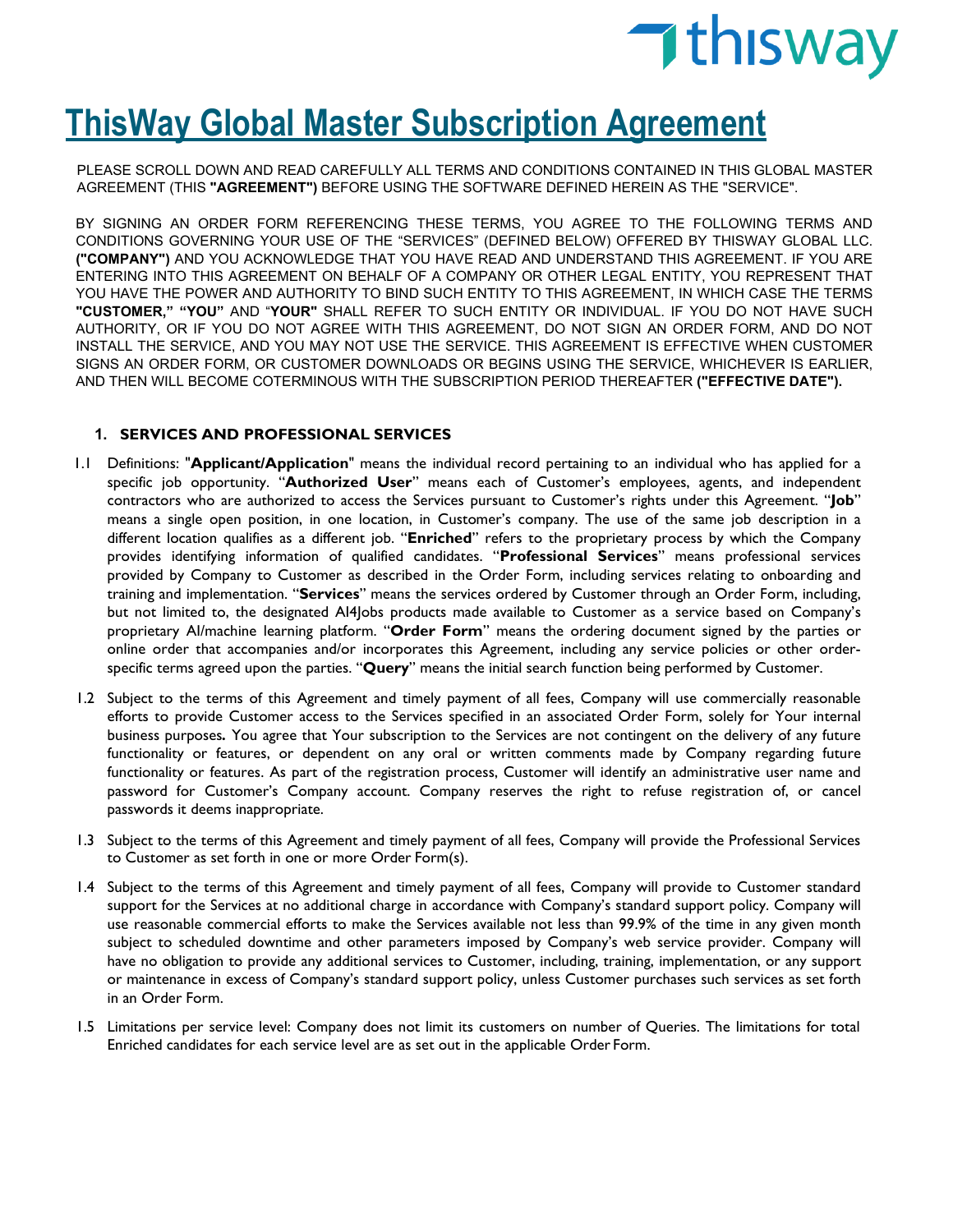# **2. INTELLECTUAL PROPERTY**

- 2.1 Subject to the terms of this Agreement and timely payment of all fees, Company grants to Customer a non- exclusive, non-transferable, limited license during the Term (as defined below), to access the Services and the data provided by Company through the Services, solely for Customer's internal business purposes and in accordance with the limitations per service level and any other limitations set forth in the applicable Order Form. For the avoidance of doubt, Customer shall not have the right to export any un-Enriched data provided by the Company through the Services.
- 2.2 Customer will not, and will not permit any other party to: (a) allow any third party to access the Services other than Authorized Users; (b) modify, adapt, alter or translate the Services; (c) sublicense, lease, sell, resell, rent, loan, distribute, transfer or otherwise allow the use of the Services for the benefit of any unauthorized third party; (d) reverse engineer, decompile, disassemble, or otherwise derive or determine or attempt to derive or determine the source code (or the underlying ideas, algorithms, structure or organization) of the Services or Software, except to the extent the foregoing is prohibited by law; (e) interfere in any manner with the operation of the Services or the hardware and network used to operate the Services; (f) modify, copy or make derivative works based on any part of the Services; (g) access or use the Services to build a similar or competitive product or service; (h) attempt to access the Services through any unapproved interface; or (i) otherwise use the Services in any manner that exceeds the scope of use permitted under Section 2.2 or in a manner inconsistent with applicable law or this Agreement. Customer acknowledges and agrees that the Services will not be used, and are not licensed for use, in connection with any of Customer's time-critical or mission-critical functions.
- 2.3 Company shall own and retain all right, title and interest in and to (a) the Services and all improvements, enhancements or modifications thereto, (b) any software, applications, inventions or other technology developed in connection with any Professional Services or support (unless otherwise expressly set forth in a mutually executed Statement of Work), and (c) all intellectual property rights related to any of the foregoing. Except as expressly set forth herein, no express or implied license or right of any kind is granted to Customer regarding the Services, or any part thereof.
- 2.4 During the use of the Services, Customer may submit to Company bug reports, comments, suggestions, enhancement requests, recommendations or other feedback provided by Customer, including Authorized Users (the "**Feedback**"), relating to the Services. By submitting Feedback, You hereby assign to Company all rights, title, and interest in and to the Feedback. Company will not identify Customer as the source of any such feedback.

#### **3. RESTRICTIONS AND RESPONSIBILITIES**

- 3.1 Customer may not remove or export from the United States or allow the export or re-export of the Services or anything related thereto, or any information or results thereof in violation of any restrictions, laws or regulations of the United States Department of Commerce, the United States Department of Treasury Office of Foreign Assets Control, or any other United States or foreign agency or authority. As defined in FAR section 2.101, the Software and documentation are "commercial items" and according to DFAR section 252.2277014(a)(1) and (5) are deemed to be "commercial computer software" and "commercial computer software documentation." Consistent with DFAR section 227.7202 and FAR section 12.212, any use modification, reproduction, release, performance, display, or disclosure of such commercial software or commercial software documentation by the U.S. Government will be governed solely by the terms of this Agreement and will be prohibited except to the extent expressly permitted by the terms of this Agreement.
- 3.2 Customer represents, covenants, and warrants that Customer will use the Services only in compliance with Company's standard published policies then in effect and all applicable laws and regulations. Customer hereby agrees to indemnify, defend and hold harmless Company against any damages, losses, liabilities, settlements and expenses (including without limitation costs and attorneys' fees) in connection with any claim or action that arises from an alleged violation of the foregoing, Customer Data (as defined below), breach of Customer's representations and warranties, or otherwise from Customer's use of Services. Although Company has no obligation to monitor Customer's use of the Services, Company may do so and may prohibit any use of the Services it believes may be (or alleged to be) in violation of the foregoing.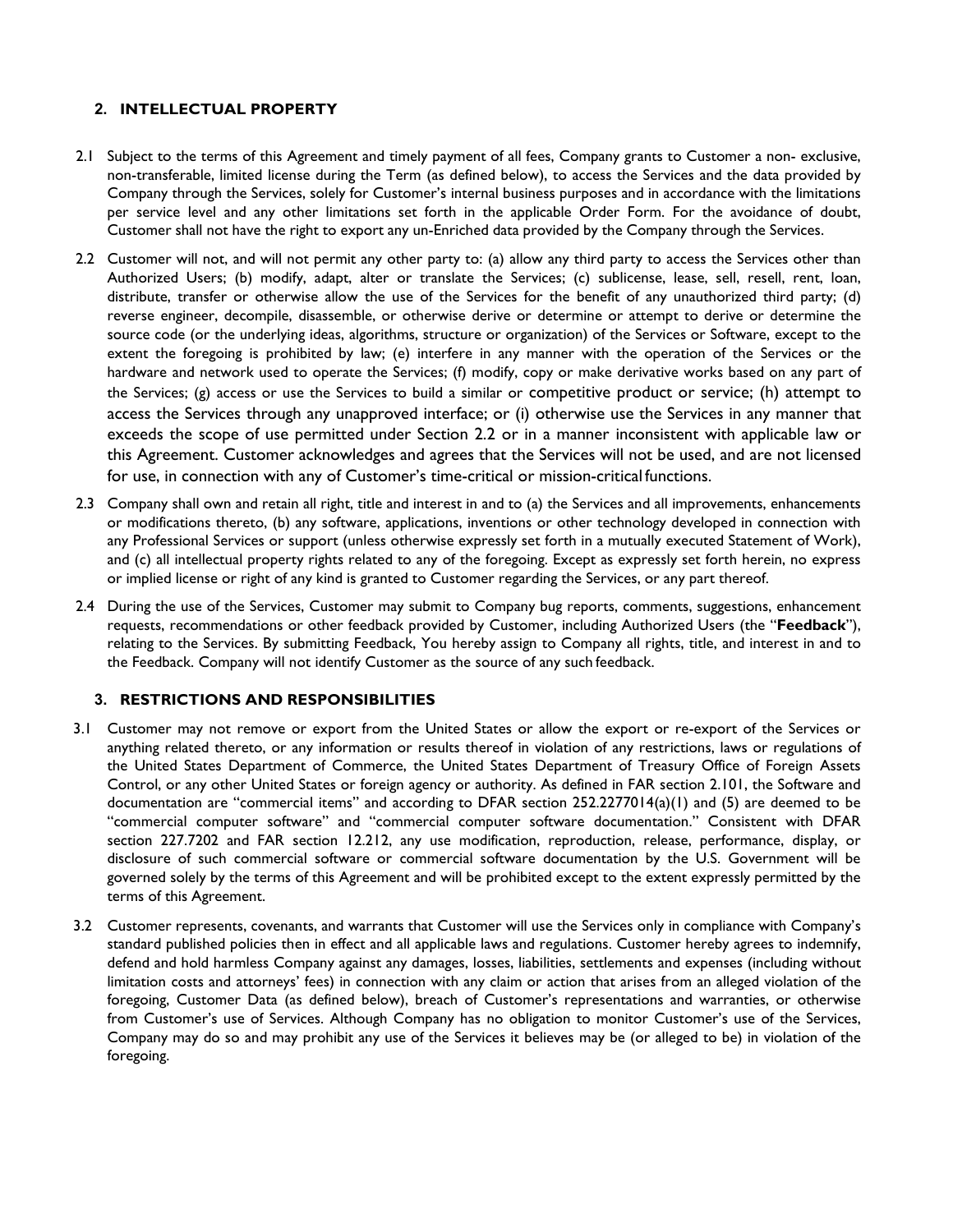- 3.3 Customer shall be responsible for obtaining and maintaining any equipment and ancillary services needed to connect to, access or otherwise use the Services, including, without limitation, modems, hardware, servers, software, operating systems, networking, web servers and the like (collectively, "Equipment"). Customer shall also be responsible for maintaining the security of the Equipment.
- 3.4 Company may register Authorized Users on the Service with unique usernames and passwords to enable Authorized Users to access the Services pursuant to this Agreement. Each username and password may only be used to access the Services during one (1) concurrent login session. Customer will ensure that each username and password issued to an Authorized User will be used only by that Authorized User. Customer is responsible for maintaining the confidentiality of all Authorized Users' usernames and passwords, and is solely responsible for all activities that occur under these usernames. Customer agrees: (a) not to allow a third party to use Customer's accounts, usernames or passwords at any time; and (b) to notify Company promptly of any actual or suspected unauthorized use of its account, usernames or passwords, or any other breach or suspected breach of this Agreement. Company reserves the right to terminate any accounts, usernames, or passwords that Company reasonably determines may have been used by an unauthorized third party. Authorized User accounts and their associated usernames and passwords cannot be shared or used by more than one individual Authorized User, but may be reassigned from time to time to a new Authorized User who is replacing a former Authorized User who has terminated employment or otherwise changed job status or function and no longer uses the Services. Company is solely responsible for all access to and use of the Services by its Authorized Users and all access to and use of the Services through any Authorized User's account.

#### **4. CONFIDENTIALITY**

Each party (the "Receiving Party") understands that the other party (the "Disclosing Party") has disclosed or may disclose business, technical or financial information relating to the Disclosing Party's business or other information the Receiving Party knows or a reasonable person should have known was confidential information of the Disclosing Party (hereinafter referred to as "Confidential Information" of the Disclosing Party). Confidential Information of Company includes non-public information regarding features, functionality and performance of the Service. Confidential Information of Customer includes non-public data provided by Customer to Company to enable the provision of the Services. The Receiving Party agrees: (i) to take reasonable precautions to protect such Confidential Information but no less than reasonable care, and (ii) not to use (except in performance of the Services or as otherwise permitted herein) or divulge to any third person any such Confidential Information. The Receiving Party shall limit its use of and access to the Disclosing Party's Confidential Information to only those of its employees or representatives whose responsibilities require such use or access and who are bound by obligations of confidentiality at least as protective as those herein. The Disclosing Party agrees that the foregoing shall not apply with respect to any information after five (5) years following the disclosure thereof or any information that the Receiving Party can document (a) is or becomes generally available to the public, or (b) was in its possession or known by the Receiving Party prior to receipt from the Disclosing Party, or (c) was rightfully disclosed to it without restriction by a third party, or (d) was independently developed without use of any Confidential Information of the Disclosing Party. In addition, the Receiving Party may disclose Confidential Information to the extent that such disclosure is necessary for the Receiving Party to enforce its rights under this Agreement or is required by law or by the order of a court or similar judicial or administrative body, provided that (to the extent legally permissible) the Receiving Party promptly notifies the Disclosing Party in writing of such required disclosure and cooperates with the Disclosing Party if the Disclosing Party seeks an appropriate protective order. Notwithstanding anything in this Section 4 to the contrary, Company shall have the right to collect and analyze data and other information relating to the provision, use and performance of various aspects of the Services and related systems and technologies (including, without limitation, information concerning Customer Data (as defined below) and data derived therefrom), and Company will be free (during and after the Term) to (i) use such information and data to improve and enhance the Services and for other development, diagnostic and corrective purposes in connection with the Services and other Company offerings, and (ii) disclose such data solely in aggregate or other de-identified form in connection with its business.

#### **5. DATA PRIVACY**

5.1 In performing the Services, Company will comply with the ThisWay Global Privacy Policy incorporated herein by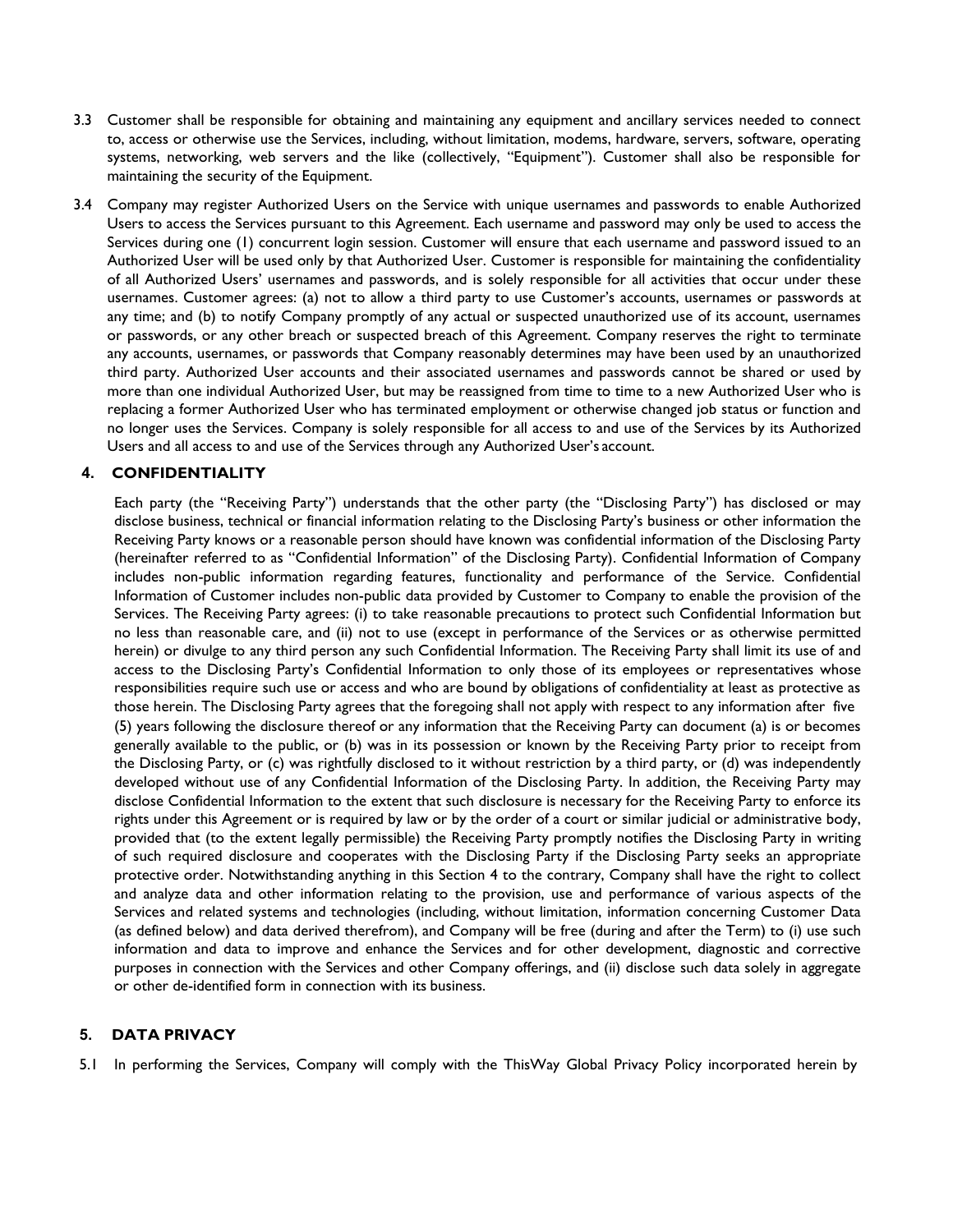reference. The ThisWay Global Privacy Policy is subject to change at Company's discretion; however, Company policy changes will not result in a material reduction in the level of protection provided for Customer Data during the Term. Where Customer's use of the Services includes the processing of Customer Data by Company that is subject to the General Data Protection Regulation (EU) 2016/679 ("GDPR"), such data processing by Company as data processor complies with the requirements of the aforementioned. Where Customer's use of the Services includes the processing of California Consumer's Personal Information by Company that are subject to the California Consumer Protection Act of 2018, and its implementing regulations, as amended or superseded from time to time ("CCPA"), such data processing by Company as a "service provider" complies with the requirements of the CCPA. Company shall process personal data and personal information on behalf of and in accordance with Customer's instructions consistent with this Agreement and as necessary to provide the Services and will reasonably cooperate with Customer in its efforts to respond to requests by data subjects and/or California Consumers to exercise their rights under the GDPR or CCPA and to otherwise comply with the GDPR or CCPA.

- 5.2 "**Customer Data**" means any content and information provided or submitted by, or on behalf of, Customer for use with the Services, including non-public data. Customer shall own all right, title and interest in and to the Customer Data. Customer grants Company a non-exclusive, worldwide, irrevocable, royalty-free and fully paid license (a) to use the Customer Data as necessary for purposes of providing and improving the Services during the Term, and (b) to perpetually use the Customer Data in an aggregated or other de- identified form to: (i) to improve and enhance the Services and for other development, diagnostic and corrective purposes in connection with the Services and other Company offerings; (ii) provide analytics and benchmarking services; and (iii) generate and disclose statistics regarding use of the Services and in connection with Company's business. All rights in and to the Customer Data not expressly granted to Company in this Agreement are reserved by Customer.
- 5.3 Customer is solely responsible for any and all obligations with respect to the accuracy, quality and legality of Customer Data. Customer represents and warrants that it has obtained all third-party licenses, consents and permissions needed to grant Company the licenses in Section 5.2 and for Company to use the Customer Data to provide the Services. Customer represents and warrants that any Customer Data will not (a) infringe any copyright, trademark, or patent; (b) misappropriate any trade secret; (c) be deceptive, defamatory, obscene, pornographic or unlawful; (d) contain any viruses, worms or other malicious computer programming codes intended to damage Company's system or data; and (e) otherwise violate the rights of a third party or applicable privacy regulation.

#### **6. PAYMENT OF FEES**

- 6.1 Fees for the Service are described in an associated Order Form. Any renewal fees will be based on Company's thencurrent fees, unless otherwise stated in an Order Form. Company's fees are exclusive of all taxes, levies or duties imposed by taxing authorities, and You shall be responsible for payment of all such taxes, levies or duties, excluding only United States (federal or state) taxes based solely on Company'sincome.
- 6.2 Upon acceptance of this Agreement and provision of Customer's credit card information to Company, Customer may have access to the Services in a trial period of up to 30 days (the "Trial Period"). Unless earlier terminated by providing notice to Company to [contact@thiswayglobal.com b](mailto:contact@thiswayglobal.com)efore the end of the Trial Period; upon the earlier of expiration of the Trial Period or Customer execution of one or more Order Forms for the Services the Trial Period shall be deemed completed and the Services will be deemed subscribed (either event, the "Contract Date") for a twelve-month subscription.
- 6.3 Upon subscription, Customer's credit card will be charged the Fees (as defined below) on the Contract Date. Customer agrees to pay Company the fees described in the applicable Order Form for the Services and Professional Services in accordance with the terms therein (the "Fees"). If Customer's use of the Services exceeds the limitations per service level set forth on the Order Form or otherwise requires the payment of additional fees (per the terms of this Agreement), Customer's credit card shall be billed for such usage and Customer agrees to pay the additional fees as determined by Company (which may include Customer purchasing a subscription for a higher tier of Service at Company's then-current commercial rate, or as set forth in quote provided by Company). Company reserves the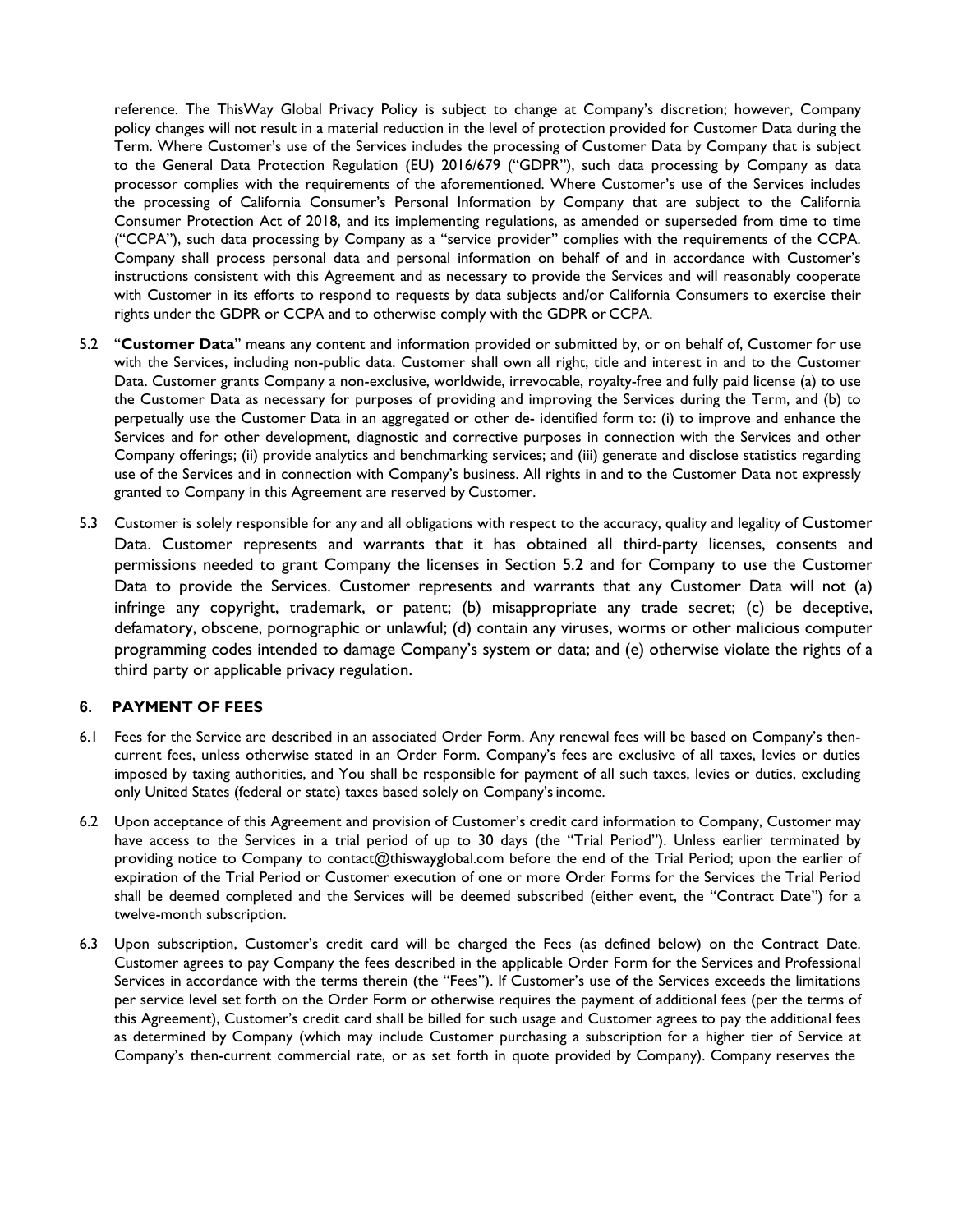right (in addition to any other rights or remedies Company may have) to discontinue the Services and suspend all Authorized Users' and Customer's access to the Services if any Fees are more than thirty (30) days overdue until such amounts are paid in full. Customer agrees to maintain and provide to Company complete, accurate and up-todate Customer billing, credit card and contact information at all times.

- 6.4 Customer acknowledges and agrees that its subscription to the Services will automatically renew on an annual basis, and Customer will be automatically charged the twelve-month subscription fee on the Contract Date, and again on every anniversary thereafter (each, a "Renewal Commencement Date"). Customer agrees that its account will be subject to this automatic renewal feature unless Customer cancels its subscription prior to the Renewal Commencement Date, by logging into and going to the "Account Settings" page or providing Company notice a[t](mailto:contact@thiswayglobal.com) [contact@thiswayglobal.com. U](mailto:contact@thiswayglobal.com)pon cancellation, Customer may continue to access the applicable Service until the end of the then-current subscription period; however, such subscription will not be renewed after the then-current term. Customer will not be eligible for a prorated refund of any portion of the subscription fee paid for the then-current term. Company reserves the right to change the Fees or applicable charges and to institute new charges and Fees prior to each Renewal Commencement Date, upon thirty (30) days prior notice to Customer (which may be sent by email). If Customer believes that Company has billed Customer incorrectly, Customer must contact Company no later than 60 days after the closing date on the first billing statement in which the error or problem appeared, in order to receive an adjustment or credit. Inquiries should be directed to Company's customer support department.
- 6.5 Company may choose to bill through an invoice, in which case, full payment for invoices issued in any given month must be received by Company thirty (30) days after the mailing date of the invoice. Unpaid amounts are subject to a finance charge of 1.5% per month on any outstanding balance, or the maximum permitted by law, whichever is lower, plus all expenses of collection and may result in immediate termination of Service. Customer shall be responsible for all taxes associated with Services other than U.S. taxes based on Company's netincome.

# TERM AND TERMINATION

- 6.6 The Agreement shall commence on the Contract Date and continues as long as any Order Form remains in effect, unless earlier terminated in accordance with this Agreement (the "Term").
- 6.7 Either party may terminate this Agreement immediately upon written notice to the other party if the other party materially breaches this Agreement, and such breach remains uncured more than thirty (30) days after receipt of written notice of such breach. Upon termination, all rights granted to Customer under this Agreement will immediately cease, Customer may not thereafter use the Services, Company may delete any information or content Customer has provided to Company through use of the Services, and any amounts owed to Company under this Agreement will become immediately due and payable. Sections 1.1, 2.2, 2.3, 3.1, 3.2, 4, 5, 6, 7.2, 8, 9 and 10 will survive expiration or termination of this Agreement for any reason.

# **7. DISCLAIMER OF WARRANTY**

Services may be temporarily unavailable for scheduled maintenance or for unscheduled emergency maintenance, either by Company or by third-party providers, or because of other causes beyond Company's reasonable control, but Company shall use reasonable efforts to provide advance notice in writing or by e-mail of any scheduled service disruption. HOWEVER, COMPANY DOES NOT WARRANT THAT THE SERVICES WILL BE UNINTERRUPTED OR ERROR FREE; NOR DOES IT MAKE ANY WARRANTY AS TO THE RESULTS THAT MAY BE OBTAINED FROM USE OF THE SERVICES. EXCEPT AS EXPRESSLY SET FORTH IN THIS SECTION, THE SERVICES AND PROFESSIONAL SERVICES ARE PROVIDED "AS IS" AND COMPANY DISCLAIMS ALL WARRANTIES, EXPRESS, IMPLIED OR STATUTORY, INCLUDING, BUT NOT LIMITED TO, IMPLIED WARRANTIES OF MERCHANTABILITY, TITLE, FITNESS FOR A PARTICULAR PURPOSE AND NON-INFRINGEMENT.

## **8. LIMITATION OF LIABILITY**

NOTWITHSTANDING ANYTHING TO THE CONTRARY, COMPANY AND ITS SUPPLIERS (INCLUDING BUT NOT LIMITED TO ALL EQUIPMENT AND TECHNOLOGY SUPPLIERS), OFFICERS, AFFILIATES,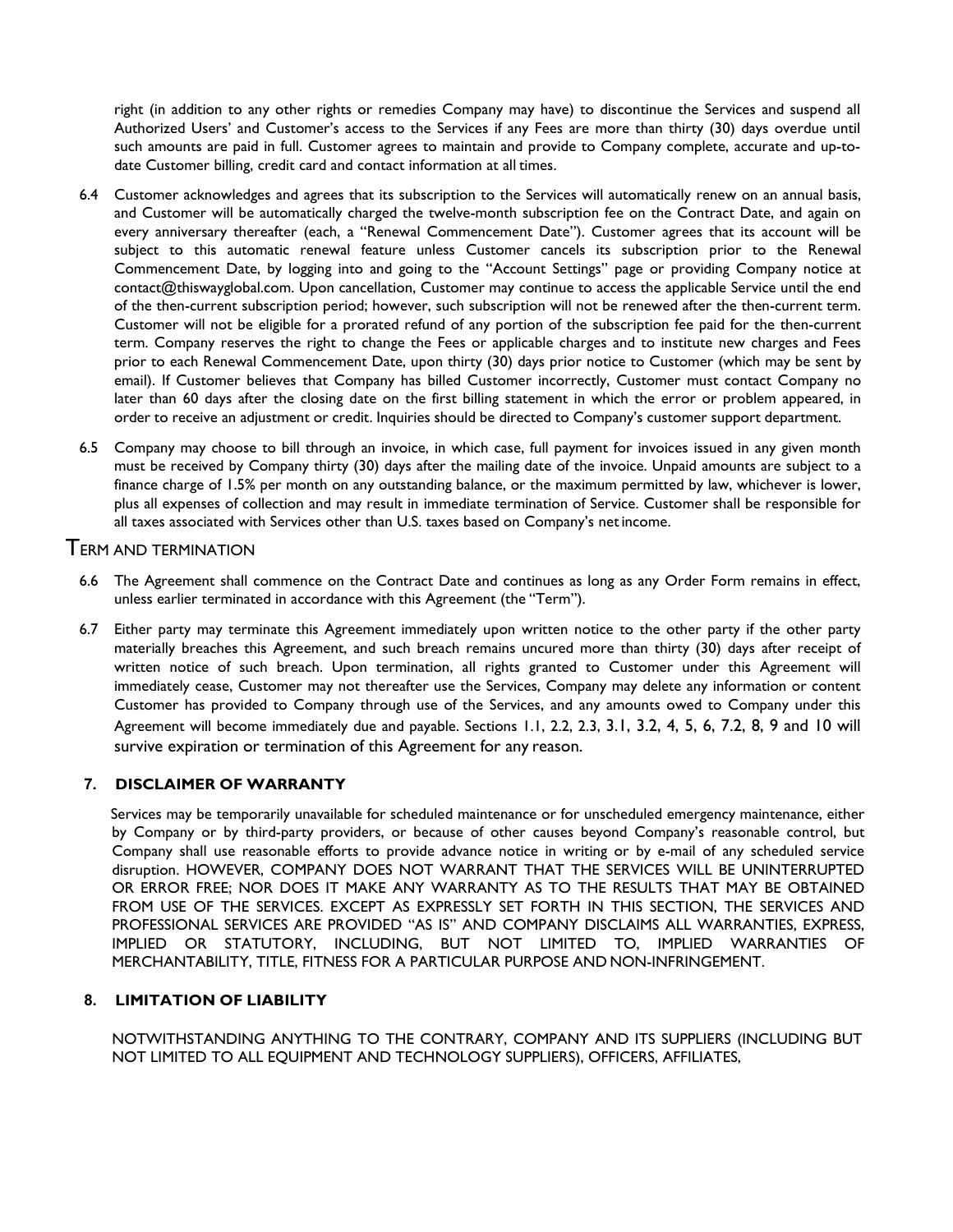REPRESENTATIVES, CONTRACTORS AND EMPLOYEES SHALL NOT BE RESPONSIBLE OR LIABLE WITH RESPECT TO ANY SUBJECT MATTER OF THIS AGREEMENT OR TERMS AND CONDITIONS RELATED THERETO UNDER ANY CONTRACT, NEGLIGENCE, STRICT LIABILITY OR OTHER THEORY: (A) FOR ERROR OR INTERRUPTION OF USE OR FOR LOSS OR INACCURACY OR CORRUPTION OF DATA OR COST OF PROCUREMENT OF SUBSTITUTE GOODS, SERVICES OR TECHNOLOGY OR LOSS OF BUSINESS; (B) FOR ANY INDIRECT, EXEMPLARY, INCIDENTAL, SPECIAL OR CONSEQUENTIAL DAMAGES; (C) FOR ANY MATTER BEYOND COMPANY'S REASONABLE CONTROL; OR (D) FOR ANY AMOUNTS THAT, TOGETHER WITH AMOUNTS ASSOCIATED WITH ALL OTHER CLAIMS, EXCEED THE FEES PAID BY CUSTOMER TO COMPANY FOR THE SERVICES UNDER THIS AGREEMENT IN THE 12 MONTHS PRIOR TO THE ACT THAT GAVE RISE TO THE LIABILITY, IN EACH CASE, WHETHER OR NOT COMPANY HAS BEEN ADVISED OF THE POSSIBILITY OF SUCH DAMAGES.

## **9. INDEMNITY**

You shall indemnify and hold Company, and its affiliates, officers, directors, employees, and agents harmless from and against any and all claims, costs, damages, losses, liabilities and expenses (including reasonable attorneys' fees and costs) arising out of, or in connection with (i) a breach of this Agreement by You, Your employees or agents, (ii) the negligent or unlawful use of the Service or any part thereof by You, Your employees or agents, or (iii) a third party infringement or similar claim due to Company System's or the Service's access to, or possession, manipulation, processing, or use of Customer Data or user details as is necessary to provide the Service.

If any action is instituted by a third party against You based upon a claim that the Service, as provided, infringes a copyright, registered patent or trademark, then Company shall indemnify, defend and hold You and your affiliates, officers, directors, employees, and agents harmless from and against any and all claims, costs, damages, losses, liabilities and expenses (including reasonable attorneys' fees and costs) arising out of, or in connection with such claim as are finally awarded against You or paid in settlement of such claim. Company also may, at its option and expense: (i) procure for You the right to continue using the Service,

(ii) replace or modify the Service so that it is no longer infringing but continues to provide comparable functionality, or (iii) terminate this Agreement and Your access to the Service and refund any amounts previously paid for the Service attributable to the remainder of the then-current term of this Agreement. Company will have no liability to You for any infringement action that arises out of a breach of the terms and conditions of this Agreement by You or of the use of the Service (A) after it has been modified by You or a third party without Company's prior written consent, or (B) in combination with any other service, equipment, software or process not provided by Company where the combination is the basis for the infringing activity. THIS SECTION SETS FORTH THE ENTIRE OBLIGATION OF PLACE TECHNOLOGY AND YOUR EXCLUSIVE REMEDY AGAINST COMPANY OR ANY OF ITS AFFILIATES OR SUPPLIERS FOR ANY INFRINGEMENT CLAIM.

Procedure. A party seeking indemnification under this Section 12 will: (a) give written notice of the claim promptly to the other party, (b) give the other party sole control of the defense and settlement of the claim, and (c) provide to the other party all available information and assistance.

#### **10. MISCELLANEOUS**

Company reserves the right to reference the Customer as a user of the Services, including without limitation, in investor presentations and in marketing and advertising materials. Any delay in the performance of any duties or obligations of either party (except the payment of Fees owed) will not be considered a breach of this Agreement if such delay is caused by a labor dispute, shortage of materials, fire, earthquake, flood, power outage, or any other event beyond the control of such party, provided that such party uses reasonable efforts, under the circumstances, to notify the other party of the cause of such delay and to resume performance as soon as possible. If any provision of this Agreement is found to be unenforceable or invalid, that provision will be limited or eliminated to the minimum